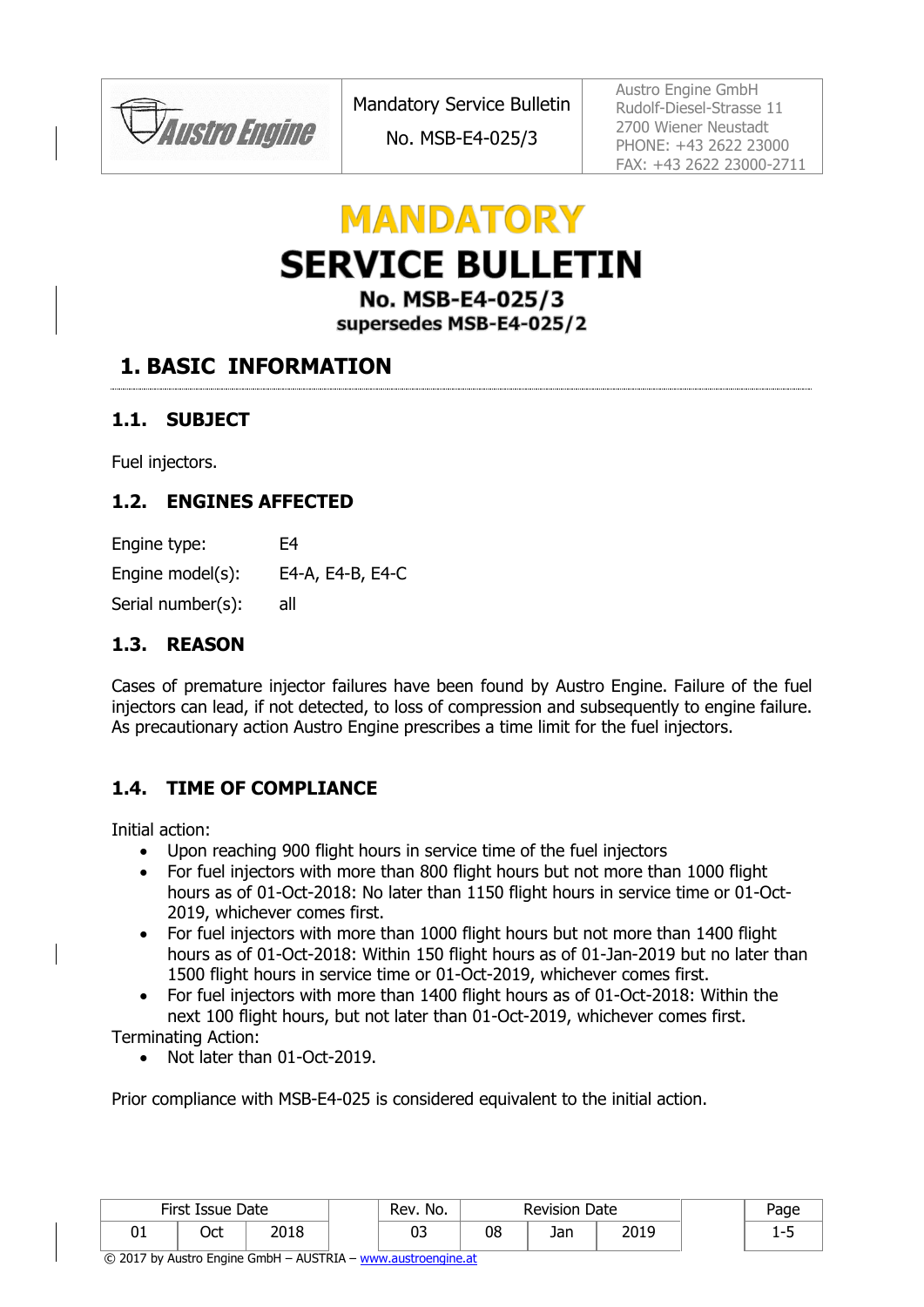**Austro Engine** 

No. MSB-E4-025/3

#### **1.5. CONCURRENT DOCUMENTS / REFERENCES**

Maintenance Manual E4 Series – Doc. No.: E4.08.04, latest effective issue

#### **1.6. OTHER PUBLICATIONS AFFECTED**

None.

#### **2. TECHNICAL DETAILS**

#### <span id="page-1-0"></span>**2.1. ACCOMPLISHMENT / INSTRUCTIONS**

Initial Action:

1. Replace the fuel injectors according to Maintenance Manual section 73-00-10.

**WARNING:** Make sure not to over-torque the injector bolts. Over-torqueing an injector bolt can lead to damage of the engine and subsequent power loss.

- 2. Fill in the attached tags and return the removed injectors to Austro Engine.
- 3. Make all necessary entries in the engine log.

#### Terminating Action:

If the time in service of the fuel injectors is less than 900 hours or after the fuel injectors have been replaced, repeated compliance with this Service Bulletin may be terminated after completion of the following steps:

- 1. Make sure MM-TR-MDC-E4-454 is inserted into the Maintenance Manual or a Maintenance Manual revision with MM-TR-MDC-E4-454 incorporated is used.
- 2. Record the terminating action of this Service Bulletin as completed in the engine log.

#### **2.2. MASS (WEIGHT)**

None.

#### **2.3. APPROVAL STATEMENT**

The technical content of this document has been approved under the authority of DOA ref. EASA.21J.399.

|    | First Issue Date |      | Rev. No. | <b>Revision Date</b> | Page |      |  |
|----|------------------|------|----------|----------------------|------|------|--|
| ∪⊥ | Oct              | 2018 | ∩−<br>ັບ | 80                   | Jan  | 2019 |  |

© 2017 by Austro Engine GmbH – AUSTRIA – [www.austroengine.at](http://www.austroengine.at/)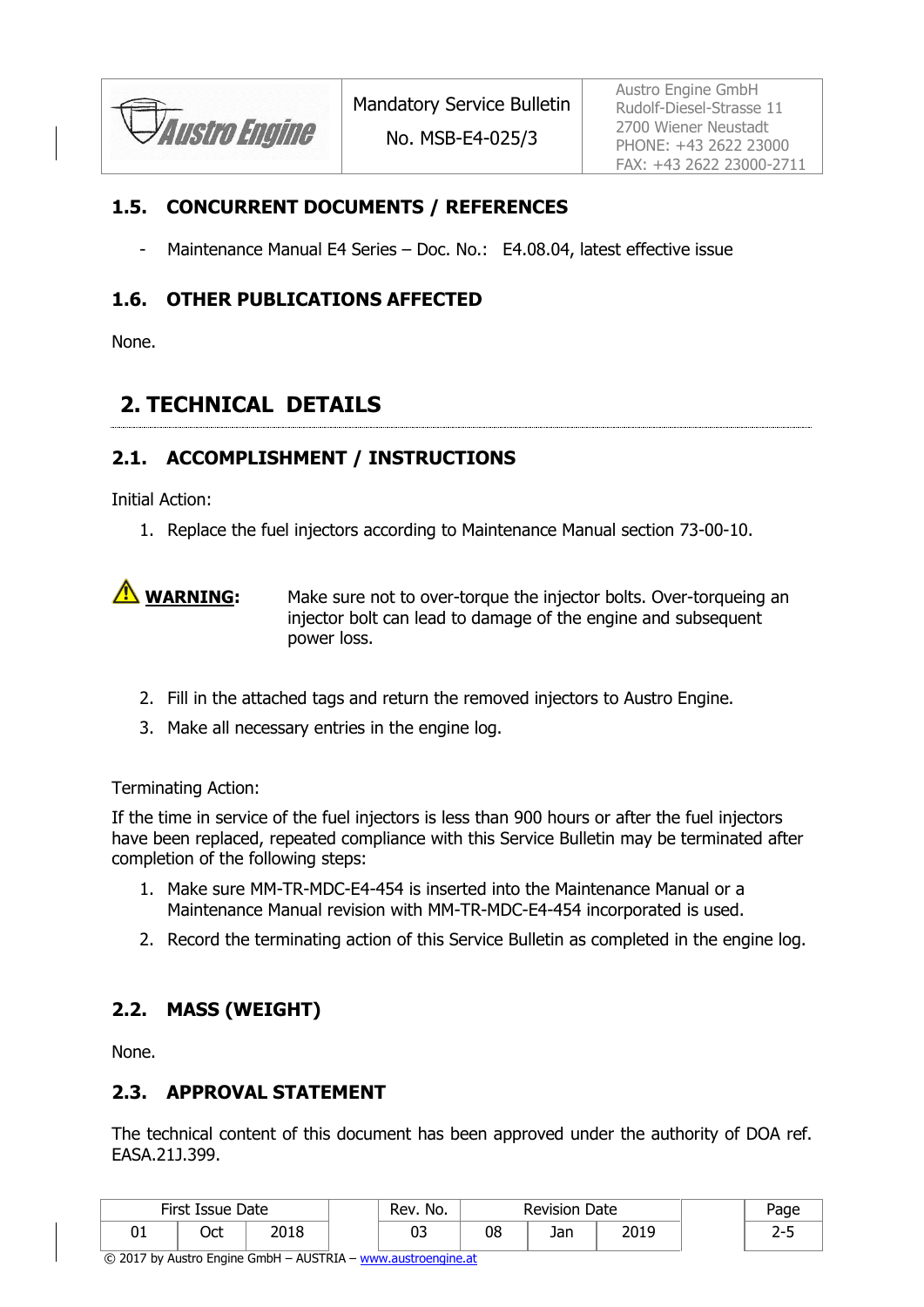

No. MSB-E4-025/3

Austro Engine GmbH Rudolf-Diesel-Strasse 11 2700 Wiener Neustadt PHONE: +43 2622 23000 FAX: +43 2622 23000-2711

## **3. PLANNING INFORMATION**

#### **3.1. MATERIAL & AVAILABILITY**

| Qty | Part Number    | Description   |
|-----|----------------|---------------|
|     | E4A-35-000-000 | Injector      |
|     | E4A-03-000-801 | Gasket rings  |
|     | E4A-03-000-802 | <b>Screws</b> |

#### **3.2. SPECIAL TOOLS**

As stated in the Maintenance Manual E4.08.04.

#### **3.3. LABOR EFFORT**

2.5 hours.

| First Issue Date |     | No.<br>Rev. | Revision<br>Date |    |     | Page         |   |
|------------------|-----|-------------|------------------|----|-----|--------------|---|
| υ⊥               | Oct | 2018        | רח<br>ບບ         | 80 | Jan | 2010<br>2013 | ັ |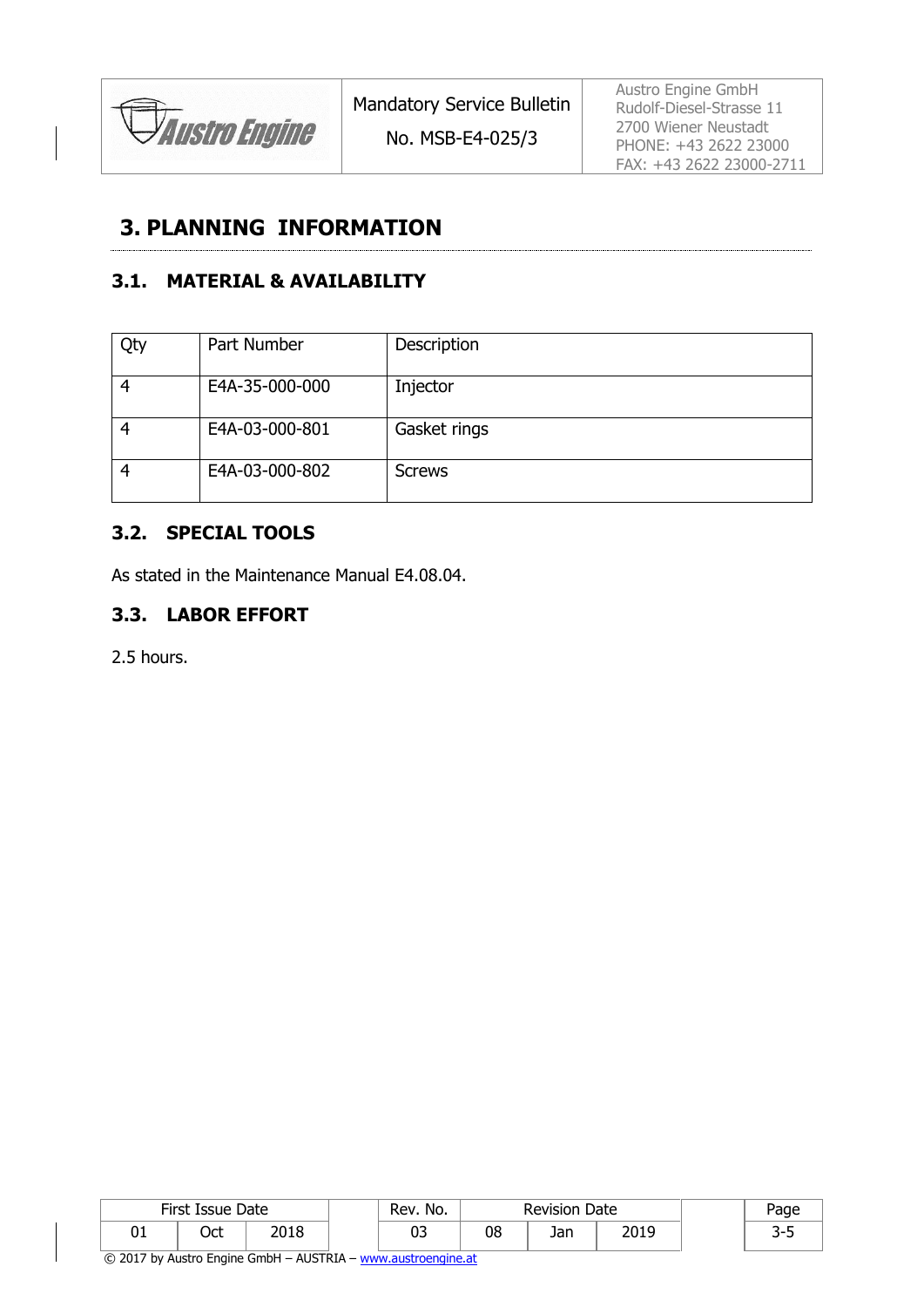

No. MSB-E4-025/3

Austro Engine GmbH Rudolf-Diesel-Strasse 11 2700 Wiener Neustadt PHONE: +43 2622 23000 FAX: +43 2622 23000-2711

## **4. REMARKS**

#### ■鑑一 **NOTE:**

- o All measures must be carried out by a certified engine station and certified engine mechanics.
- $\circ$  The accomplishment of the instructions shown under chapter [2.1](#page-1-0) must be confirmed in the respective engine log book.
- o The accomplishment of the instructions must be carried out within the time of compliance according chapter 1.
- $\circ$  In case of doubt please contact the Austro Engine GmbH After Sales Support (e-mail: [service@austroengine.at;](mailto:service@austroengine.at) Tel: +43 2622 23000 2525).
- $\circ$  For credit information contact Austro Engine GmbH After Sales Support (e-mail: [service@austroengine.at;](mailto:service@austroengine.at) Tel: +43 2622 23000 2525)
- $\circ$  Corresponding "Core" value will and can only be credited when the returned injectors are tagged correctly and received in good condition (no physical damages).

#### **5. EXPLANATORY NOTES**

#### **5.1. SYMBOL EXPLANATION**

- $\sqrt{N}$ **WARNING:** Disregarding these safety rules can cause personal injury or even death
	- **CAUTION:** Disregarding these special instructions and safety measures can cause damage to the engine or other components.
- **NOTE:** Additional note or instruction for better understanding of an instruction

|    | First Issue Date |      | No.<br>Rev. |          |    | <b>Revision</b><br>Date | aac         |    |
|----|------------------|------|-------------|----------|----|-------------------------|-------------|----|
| UŦ | Oct              | 2018 |             | רח<br>ບປ | 80 | Jan                     | 2010<br>_v_ | 4- |

© 2017 by Austro Engine GmbH – AUSTRIA – [www.austroengine.at](http://www.austroengine.at/)